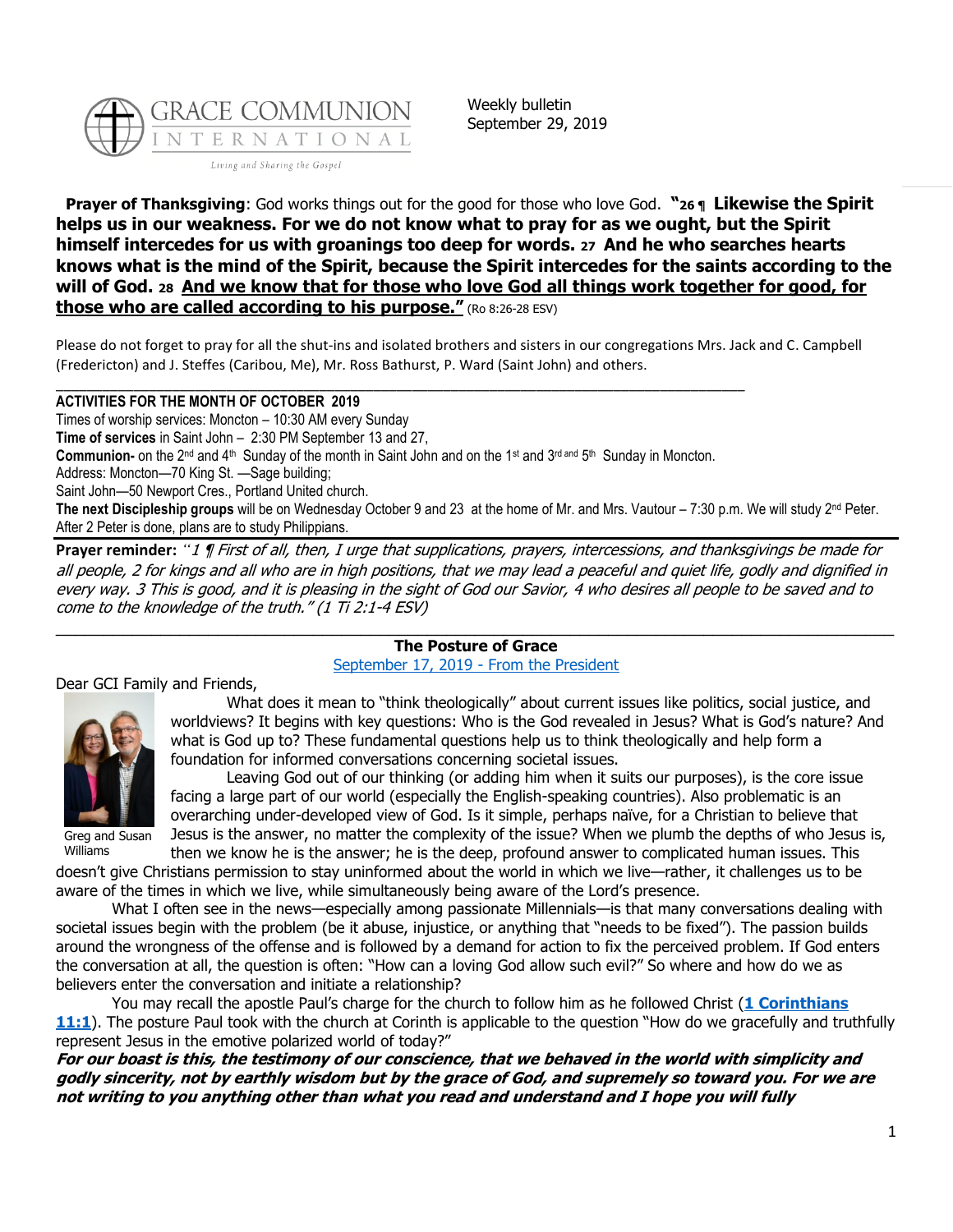# **understand—just as you did partially understand us—that on the day of our Lord Jesus you will boast of us as we will boast of you [\(2 Corinthians 1:12-14 ESV\)](https://biblia.com/bible/esv/2%20Cor%201.12-14).**

Paul met questions and contentious issues head-on. He spoke confidently about his approach—the moral sensibilities of his conscience (a Spirit-guided sense of right and wrong), enhanced by his knowledge of God's Word, and understanding the mind of Christ. It was from this platform that he shaped his conduct and communication in his relations with the Corinthians.

There are three important things to note about Paul's conduct.

- It was with "simplicity" or the sense of singlemindedness that Paul wrote. He always pointed toward the Triune God, and the grace that flows from Father, Son and Spirit.
- His conduct was sincere, honest, and genuine. Being authentic carries a lot of weight.
- His motive was not in the vein of worldly wisdom, which is ultimately self-serving. He was instead guided by a love for others and sought what was in their best interests.

Paul's letters matched his conduct: simple, sincere, and filled with God's grace (I suspect that you notice in Paul's tone that he operates out of "High Support"—love for the brothers and sisters and their best interest, and "High Challenge"—not backing down from ungodly behavior and failings within the church). Paul had no hidden meanings or ulterior motives in his correspondence with the Corinthians. With Paul, what you see is what you get, and he was the same way in his letters.

Paul knew that he had been more corrective with the believers in Corinth than with any other church, but he also believed his sincere motives and genuine love would win them over in the end. Compelled by the love of Jesus, Paul was tenacious and unrelenting in pointing them to Jesus. I believe his hope was that they would eventually come to vindicate him and even boast of him in the day of the Lord Jesus.

We can learn a lot from the consistency of Paul's message, his motives and his conduct. Paul knew how to become all things to all people that he might win some to Jesus. We would do well to follow him as he so closely followed Christ. We would do well to allow the love of Christ to inspire us tenaciously and unrelentingly point others to Jesus. We would do well to be sincere, honest and genuine, and to let Christ's love be our motivation.

My final thought is this: As followers of Jesus, Christians are uniquely empowered to display patience and tolerance. This is because we are well-founded in our relationship with Jesus and we know the convictions for which we stand. And just like the apostle Paul, our goal is about winning people, not arguments. We, who have been transformed by God's grace, can operate out of the posture of grace no matter what the social climate brings. Living in that posture in grace,

Greg Williams

## B[y Ted Johnston -](https://www.blogger.com/profile/08677739021765621811) [September 22, 2019](http://thesurprisinggodblog.gci.org/2019/09/what-about-postmortem-evangelism.html)  (from GCI http://thesurprisinggodblog.gci.org)

 $\_$  ,  $\_$  ,  $\_$  ,  $\_$  ,  $\_$  ,  $\_$  ,  $\_$  ,  $\_$  ,  $\_$  ,  $\_$  ,  $\_$  ,  $\_$  ,  $\_$  ,  $\_$  ,  $\_$  ,  $\_$  ,  $\_$  ,  $\_$  ,  $\_$  ,  $\_$  ,  $\_$  ,  $\_$  ,  $\_$  ,  $\_$  ,  $\_$  ,  $\_$  ,  $\_$  ,  $\_$  ,  $\_$  ,  $\_$  ,  $\_$  ,  $\_$  ,  $\_$  ,  $\_$  ,  $\_$  ,  $\_$  ,  $\_$  ,

Can those who have never heard the gospel in this life, hear and receive it after death? Dr. Gary Deddo, president of *Grace Communion Seminary, answers this question by explaining how Grace Communion International approaches the topic of postmortem evangelism/postmortem conversion.*

 First, let's be reminded that the nature, character and purposes of our Triune God revealed to us in Jesus Christ are foundational to our faith. We believe that all people are created according to the image of Jesus Christ. Further, we believe Jesus is Lord and Savior of all---he died for all and God does not want any to perish. These foundational truths are explicitly declared in the New Testament by Jesus and his appointed witnesses. On the basis of these truths, GCI teaches that God will do everything to draw all to himself and enable them to receive all he has for them through Jesus Christ.

 Understandably, some wonder about seemingly insurmountable barriers to this drawing and receiving. What about babies who die before birth or when very young? What about people with disabilities and other circumstances that prevent them from hearing the gospel or outwardly responding? What about those who have never heard the gospel? It is GCI's conviction that none of these barriers stand in the way of God getting through to these people. Moreover, GCI believes that by his Word and Spirit, God works in ways beyond what we can conceive of to give all people the opportunity to hear the gospel, then humbly receive God their Savior and all that he has for them.

 On that basis, GCI is *hopeful* concerning those people whose lives are limited by circumstances that, to us, create seemingly insurmountable barriers in this life. We are hopeful even though we do not know exactly how or when these people will hear the good news of their salvation in Jesus Christ.

GCI does not have a doctrine that specifies exactly *when* or *how* God will draw individuals in limiting circumstances.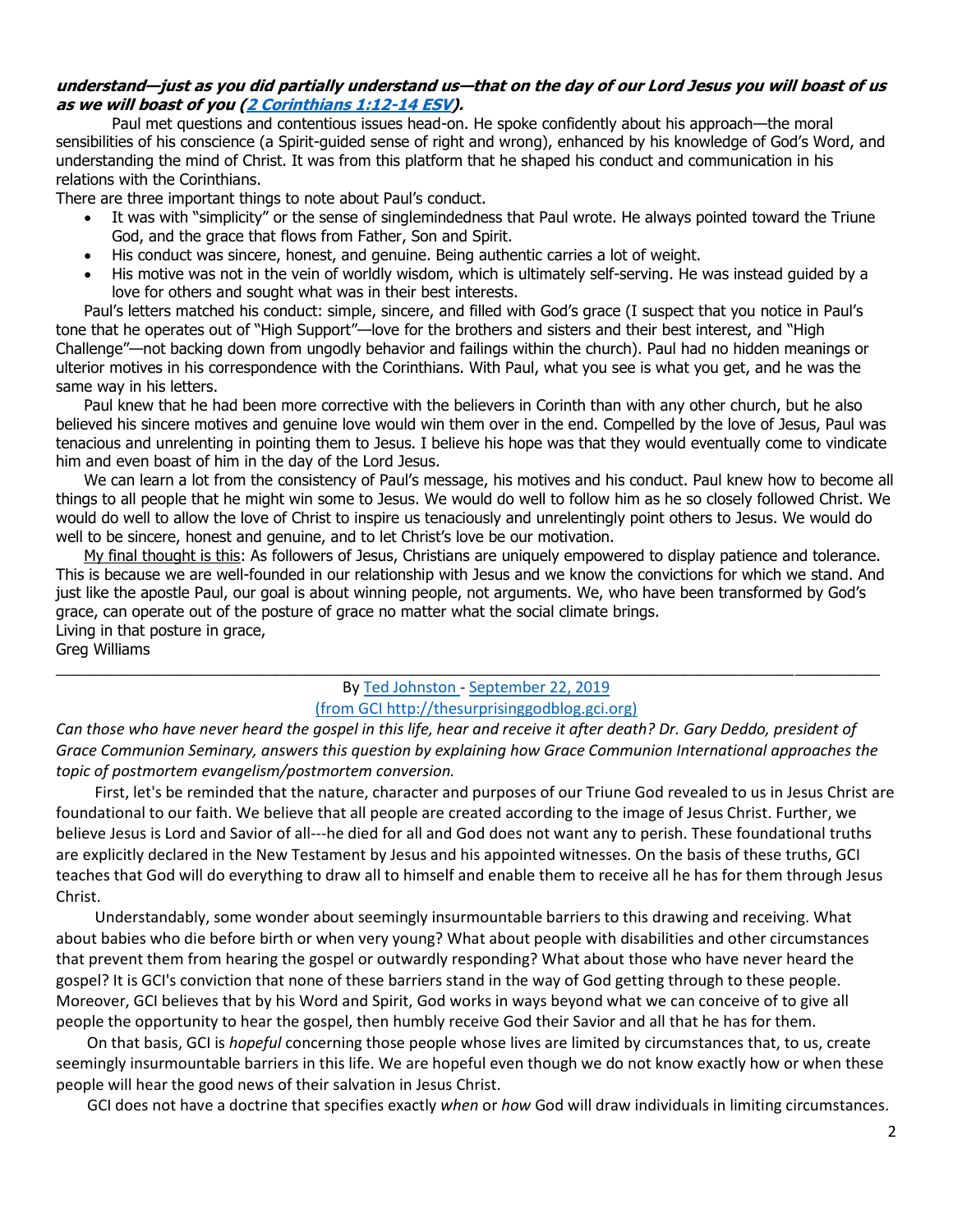Why? Because Scripture does not specify such detail, and it does not say that God will *necessarily* work in any specific way or time. For GCI to say otherwise would be speculation, and doctrine should never be based on speculation, even when it is linked to Scripture. Such speculations typically are linked to verses that do not directly address how or when God will work, and so make use of what theologians call "logical inferences." But that practice is not a valid way to establish church doctrine.

 We need not speculate concerning how or when God will draw people to himself in circumstances that seem to us to be limiting or even impossible. Instead, we can rely on what has been clearly revealed in many biblical passages, including the words of Jesus himself, concerning the nature, heart, character and purposes of God to bring people into right relationship with himself. By his Word and Spirit, God can and does work in many ways, even ways we cannot imagine, to call people to himself so that they might respond, receive and humbly trust in him as their Lord and Savior. By his power and in his grace, God can deal with any and all situations, including every limitation and barrier. That's what we believe, and our doctrinal statements focus on that, not on speculations.

 In looking at the timing of when God will work with some groups of people, GCI has at times pointed to **Revelation chapters 20-22**, noting the possibility raised there that some may have a chance to have a change of mind/heart after death and even after the general resurrection of the dead. However, it should be noted that when such possibilities have been mentioned by GCI, it was also noted that it was a matter of *speculation*, not doctrine. The book of Revelation is written as *apocalyptic*, a literary genre that makes heavy use of metaphorical, symbolic language. It is a misuse of Revelation to turn its metaphors and symbols into literal teachings, and then use them to establish church doctrine.

 **[Revelation 21:25](https://biblia.com/bible/niv/Rev%2021.25)** speaks of the gates of the Temple in the new Jerusalem never being shut. This is a metaphor---a symbolic image that is not to be understood as *necessarily* true. To speculate as to its literal meaning and import using logical inferences, and then to use those conclusions to make dogmatic (doctrinal) statements concerning postmortem evangelism, would be unwarranted and a breach of the rules of logic.

 The metaphorical/symbolic imagery of the book of Revelation must be interpreted in light of what is explicitly and directly taught, both in that book and in the context of what the rest of the New Testament explicitly declares. Passages like **[Rev. 21:25](https://biblia.com/bible/niv/Rev.%2021.25)** do not provide a basis on which to establish a doctrine that God's mercy will *necessarily* involve afterdeath conversions (via postmortem evangelism). God can work his mercy out in ways that don't require such means.

 What Revelation does declare is that God is a just, merciful and gracious God who is eternally opposed to evil, and who will overcome all evil so that, in the end, it will be no more. God assures us in Scripture that *evil has no future* and that he will rescue from evil all who turn to him in repentance and faith. Revelation warns against unbelief and a lack of repentance and serves as a basis for patient hope, awaiting God's ultimate victory over evil and the vindication of those who put their trust in Jesus, their Lord and Savior, the Alpha and Omega. - Dr. Gary Deddo

## \_\_\_\_\_\_\_\_\_\_\_\_\_\_\_\_\_\_\_\_\_\_\_\_\_\_\_\_\_\_\_\_\_\_\_\_\_\_\_\_\_\_\_\_\_\_\_\_\_\_\_\_\_\_\_\_\_\_\_\_\_\_\_\_\_\_\_\_\_\_\_\_\_\_\_\_\_\_\_\_\_\_\_\_\_\_\_\_\_\_\_\_\_\_\_\_\_\_ **Bible prophecy: Hell**

**From<https://www.gci.org/articles/hell/>by Mr. Joseph Tkach**

**"If your right hand causes you to sin, cut it off and throw it away,"** said Jesus**. "It is better for you to lose one part of your body than for your whole body to go into hell" ([Matthew 5:30](https://biblia.com/bible/niv/Matt%205.30)**). Hell is serious. We need to take Jesus' warning seriously. **Our approach**

On this subject, as with many others, we must listen to Jesus. If we take him seriously when he teaches about mercy, we should also take him seriously when he teaches about punishment. After all, mercy doesn't mean much unless we are escaping something.

### **Warnings about fire**

In one parable, Jesus warned that wicked people will be thrown into a fiery furnace (**[Matthew 13:50](https://biblia.com/bible/niv/Matt%2013.50)**). In this parable, he did not talk about incineration, but about **"weeping and gnashing of teeth."** In another parable, Jesus describes the punishment of a forgiven slave who would not forgive a fellow slave as "torture" (**[Matthew 18:34](https://biblia.com/bible/niv/Matt%2018.34)**). Another parable describes the wicked person as tied up and thrown "into the darkness" (**[Matthew 22:13](https://biblia.com/bible/niv/Matt%2022.13)**). This darkness is described as a place of weeping and grinding of teeth.

Jesus does not explain whether those in the darkness weep from pain or from sorrow, and he does not explain whether they grind their teeth in remorse or in anger. That is not his purpose. In fact, he never explains in detail the fate of the wicked.

Jesus does, however, warn people in vivid terms not to hang on to anything that would cause them to be thrown into eternal fire: **"If your hand or your foot causes you to sin,"** Jesus warned, **"cut it off and throw it away. It is better for you to enter life**